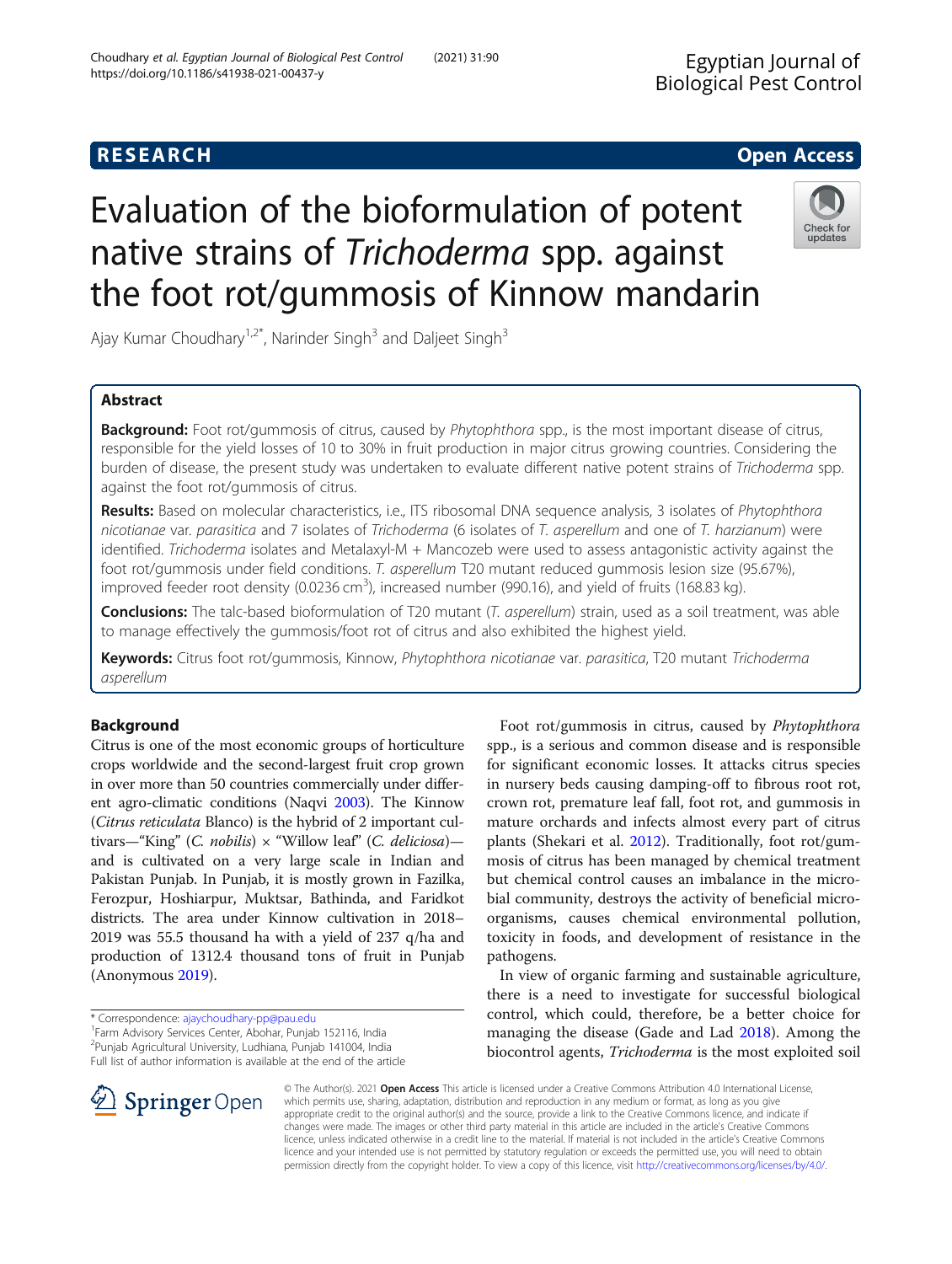fungi due to its versatility, adaptability, and ease of handling in addition to its control mechanisms (Mukherjee et al. [2013\)](#page-9-0). Trichoderma spp. have been focused on their antagonistic and mycoparasitic ability to reduce the disease incidence caused by phytopathogens (El-Sharkawya et al. [2018](#page-9-0)). They control the soil-borne pathogens through secretion of lytic enzymes (glucanases and cellulase), antimicrobial metabolites, competition, and induction of defense responses in target plants thereby stimulating the plant growth and enhancing crop productivity (Sallam et al. [2019](#page-9-0)).

Considering the catastrophe of the disease, the present investigations aimed to (a) isolate and characterize Trichoderma spp. associated with rhizospheric soil of Kinnow and (b) evaluate the biofungicidal formulated from potential potent native strains of Trichoderma spp. against the foot rot/gummosis of Kinnow to manage the disease effectively.

## Methods

The present study was carried out at Kinnow mandarin orchards grown in the Abohar region (Punjab) over a period of 2 years (2016/17 and 2017/18).

## Sample collection and isolation of Phytophthora

Soil samples were collected from Kinnow mandarin growing areas of Abohar region of Punjab state (India), which were affected by *Phytophthora*. Soil sampling was done up to the depth of 20 cm from gummosis affected Kinnow trees. The rhizospheric soil samples were collected from the 4 different directions around the infected trees and were mixed thoroughly to make a single sample. Along with the soil samples, the feeder roots were also collected for further study.

Three isolates (P1, P2, and P3) of Phytophthora spp. were isolated from the naturally infected plant materials by using the modified leaf-disk baiting technique of (Grimm and Alexander [1973\)](#page-9-0). Fibrous roots of infected Kinnow plants along with their rhizospheric soil were placed in the 500 ml glass beakers and the volume was made up to 500 ml by adding sterile distilled water. Kinnow plant fibrous roots and soil suspension were allowed to settle down. Six to eight leaf piece sections (10 mm<sup>2</sup>) of rough lemon (C. jambhiri) were floated on the surface of the water in the beaker. Beakers were covered with black carbon paper and incubated for 4 days in a dark chamber at 20 °C. Leaf sections were then removed and plated on CMA-PARPH medium. The CMA-PARPH medium consisted of antibiotic ingredients and corn meal agar as a selective medium. The antibiotic ingredients used were hymexazol (0.08 g), rifampicin (0.012 g), ampicillin (0.25 g), pimaricin (0.01 g), and pentachloronitrobenzene (0.01 g). These were mixed in l00 ml of DMSO (dimethyl sulfoxide) and subsequently added to 1 l of autoclaved CMA medium. Furthermore, the plates were incubated in the darkness at 20 °C for 7 days.

## Molecular identification of Phytophthora isolates DNA extraction of Phytophthora isolates

Mycelial cultures of 3 isolates were grown in corn meal (CM) broth for 7 days and incubated at 20 °C. DNA of Phytophthora was extracted, using cetyl trimethyl ammonium bromide (CTAB), as described by Doyle and Doyle [\(1990](#page-9-0)). In the extraction buffer, 1% polyvinylpyrrolidone and 0.2% β-mercaptoethanol were used. DNA samples were evaluated both qualitatively and quantitatively by 0.8% agarose gel electrophoresis.

## PCR amplification Phytophthora isolates

Extracted genomic DNA of Phytophthora isolates were amplified by PCR with genus-specific primers (Ph2 5- "ATACTGTGGGGACGAAAGTC"-3 and ITS4 5- "TCCTCCGCTTATTGATATGC"-3) (White et al. [1990](#page-10-0)). The PCR-amplification reactions were performed in a 11 μl mixture containing  $0.8$  μl MgCl<sub>2</sub>,  $2.0$  μl PCR buffer, 1.5 μl dNTPs mix, 1.0 μl of each primer, 4.0 μl of template DNA, 0.4 μl of Taq polymerase, and 0.3 μl of sterile water. The PCR reaction was incubated in a programmable thermal cycler starting with an initial denaturation at 95 °C for 5 min, followed by 35 cycles of denaturation at 95 °C for 30 s; annealing at 50 °C for 30 s; extension of the DNA strands at 72 °C for 1 min; and a final extension step at 72 °C for 10 min. Similarly, species-specific primers, Pn5 5-"GAACAATGCAACTTATTGGACGTTT"-3 and Pn6 5-"AACCGAAGCTGCCACCCTAC"-3 were used. PCR reaction was started with an initial denaturation at 95 °C for 5 min, followed by 35 cycles of denaturation at 95 °C for 30 s; annealing at 55 °C or 30 sec; extension at 72 °C for 1 min; and final extension at 72 °C for 10 min (Ippolito et al. [2002](#page-9-0)). The amplified products of the PCR  $(11 \mu l)$ were subjected to 1.5% agarose gel electrophoresis in 0.5X TBE buffer with the 100 bp and 50 bp ladder. The gel was visualized under UV light and the photographs were captured in the Gene Genius Gel Documentation system.

## Trichoderma culture

## Sample collection from healthy Kinnow orchards

Rhizospheric soil samples were collected by spade from healthy Kinnow orchards from different regions nearby Abohar (Punjab). These samples were then brought to the laboratory and stored at  $2-4$  °C to reduce their microbial activity.

## Isolation of Trichoderma

A selective isolation method was employed to obtain highly effective antagonist fungus of the Trichoderma genera. The dilution plate method described by Hassan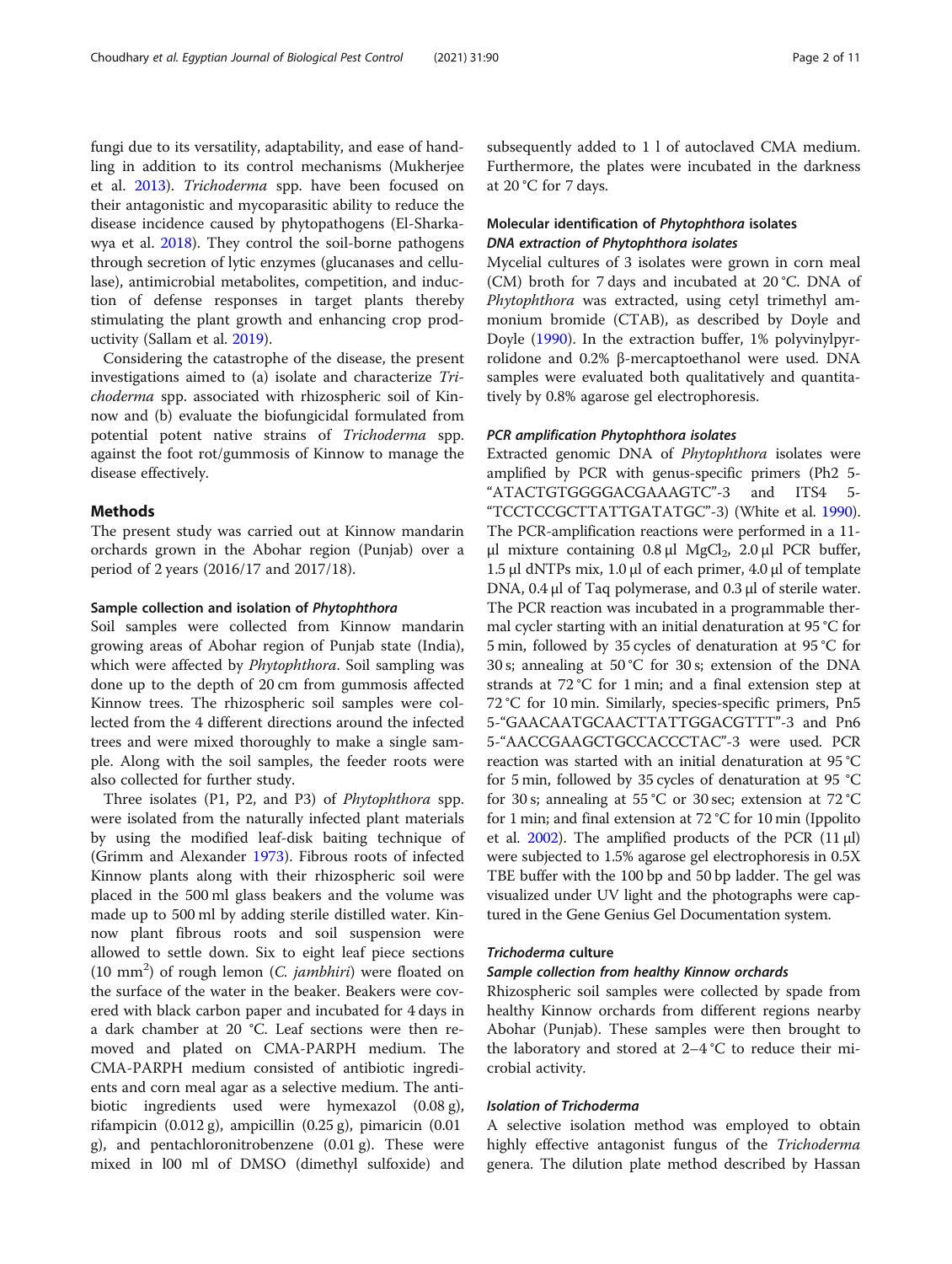and El-Awady ([2011](#page-9-0)) was used for the isolation of 25 isolates of Trichoderma. In this method, 10−<sup>5</sup> serial dilutions of each soil sample were prepared in sterilized distilled water. Aliquots of each soil suspension (0.5 ml) were transferred by triplicate to Trichoderma selected media (TSM) (Elad et al. [1981](#page-9-0)). The media plates were incubated at  $25 \pm 1$  °C for 96 h. Furthermore, potato dextrose agar (PDA) media was used for purification and maintenance of the cultures and were preserved at 4 °C.

## Molecular characterization of Trichoderma isolates DNA extraction of Trichoderma isolates

The genomic DNA of 7 different isolates of Trichoderma (parent) was extracted from 7 days old mycelia growth on potato dextrose broth (PDB), using the CTAB, as described by Doyle and Doyle [\(1990](#page-9-0)). In the extraction buffer, 1% polyvinylpyrrolidone and 0.2% β-mercaptoethanol were used. DNA samples were evaluated both qualitatively and quantitatively by using 0.8% agarose gel electrophoresis. For this study, the internal transcribed spacer (ITS) regions of the rDNA repeat from the 3′end of the 18S and the 5′end of the 18S gene were amplified by using primers i.e. ITS-1(5-"TCTGTAGGTGAACCTGCGG"-3) and ITS-4(5-"TCCTCCGCTTATTGATATGC"-3) which were synthesized based on conserved regions of the eukaryotic rRNA gene (White et al. [1990\)](#page-10-0).

## PCR amplification

The PCR-amplifications were performed in a 11 μl mixture containing 0.8 μl MgCl<sub>2</sub>, 1.5 μl dNTPs mix, 1.0 μl of each primer, 4.0 μl of template DNA, 0.4 μl of Taq polymerase and 0.3 μl of sterile water. For ITS amplification, cycle parameters included an initial denaturation at 95 °C for 5 min followed by 35 cycles of denaturation at 94 °C for 1 min; primer annealing at 62 °C for 2 min; primer extension at 72 °C for 3 min; and a final extension at 72 °C for 5 min (Hermosa et al. [2000](#page-9-0)). The amplified products of the PCR  $(11 \mu l)$  were subjected to 1.5% Agarose Gel Electrophoresis in 0.5X TBE buffer at 5 V/ cm for 60 min with 100 bp ladder. The gel was visualized under UV light and the photographs were captured in the Gene Genius Gel Documentation system.

## Purification and nucleotide sequencing for identification of PCR products

The amplified PCR products were purified using Wizard® SV Gel and PCR Clean-Up System (Promega, Inc.) as per the manufacturer protocol. Sequencing of ITS region of purified products was done, using both forward and reverse primers at SciGenom Labs (P) Ltd. Cochin (Kerala), India.

## DNA sequences analysis

The sequences were extracted by using CHROMAS Lite 2.1.1 and these reads were aligned using DNA Baser assembler v.5.15.0 to generate a consensus sequence. The sequences were further subjected to Basic Local Alignment Search Tool (BLAST) software for comparison with the sequences of Trichoderma, previously submitted at National Centre for Biotechnology Information (NCBI) database (Druzhinina et al. [2005](#page-9-0)).

## Preparation of bioformulation of Trichoderma spp.

The most effective 7 isolates of Trichoderma, i.e., parents and mutants, were formulated in talc powder. The talc powder (carrier) was autoclaved for 30 min at 15 psi at 121 °C. The selected strains of Trichoderma spp. were grown as broth culture in the selective media for the preparation of formulation. Mycelial mat along with broth was homogenized and 600 ml of this mixture was added to 1 kg of talc powder under aseptic conditions and dried. One percent carboxy methylcellulose (CMC) was added to the mixture as an adhesive (Aulakh et al. [2017\)](#page-9-0).

## Orchard treatments

A field experiment was laid out for the management of foot rot/gummosis on Kinnow mandarin (13-year-old Phytophthora infected orchard) at Abohar region (30° 9′ 0′′ North and 74° 11′ 0′′ East) of Punjab state (India) in randomized block design (RBD) during 2016–2017 and 2017–2018. Kinnow trees, which were grafted on rough lemon (Citrus jambhiri) rootstocks, planted in 1-acre block were used for this experiment.

Kinnow trees showing typical symptoms of Phytophthora infection, i.e., profuse oozing/bleeding of gum were chosen for the experiment. In each experiment, there were 3 repetitions per treatment in RBD. Trichoderma isolates and chemicals (Metalaxyl-M + Mancozeb) were used as soil treatment as well as applied as trunk paste and paint, respectively. The abovementioned treatments were done twice a year, i.e., during the months of February and July for the subsequent 2 years as described:

Seven native potent isolates of Trichoderma (parent and mutant) (Tables [1\)](#page-3-0) and 2 standard checks (T. viride and *T. harzianum*) were used for the preparation of talcbased bioformulation.

a) *Trichoderma* talc-based bioformulation was applied as soil treatment as well as trunk paste treatment. The protocol is described as follows: Soil treatment—100 g talc-based bioformulation of Trichoderma was mixed in 2.5 kg of FYM (Farm Yard Manure) and was kept for 7 days under shade for priming. The mixture was then applied to the feeder root zone (basin area) of infected trees.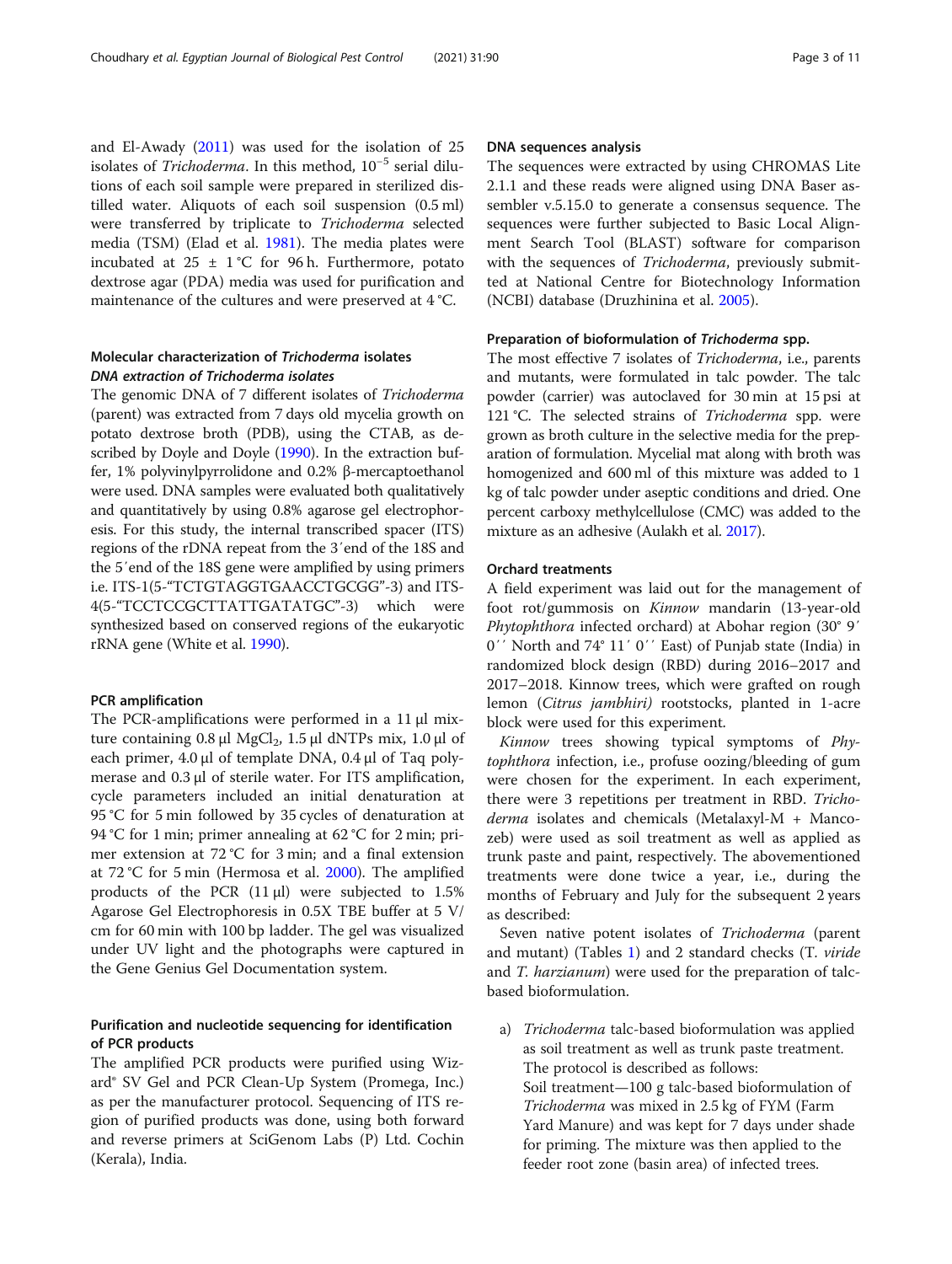| Isolate name    | Genus              | <b>Species</b> | Gene       | Base pair | <b>GenBank accession numbers</b> |
|-----------------|--------------------|----------------|------------|-----------|----------------------------------|
| T <sub>2</sub>  | Trichoderma        | asperellum     | <b>ITS</b> | 606       | MK210562.1                       |
| T <sub>3</sub>  | Trichoderma        | asperellum     | <b>ITS</b> | 602       | MK210429.1                       |
| <b>T4</b>       | Trichoderma        | asperellum     | <b>ITS</b> | 607       | MK210428.1                       |
| T <sub>16</sub> | Trichoderma        | asperellum     | <b>ITS</b> | 602       | MK211208.1                       |
| T <sub>20</sub> | Trichoderma        | asperellum     | <b>ITS</b> | 616       | MK210235.1                       |
| T <sub>21</sub> | <b>Trichoderma</b> | asperellum     | <b>ITS</b> | 600       | MK209012.1                       |
| T <sub>25</sub> | Trichoderma        | harzianum      | <b>ITS</b> | 619       | MK209008.1                       |

<span id="page-3-0"></span>Table 1 Reference sequences retrieved for phylogenetic analysis from GenBank

Trunk paste treatment—A thick paste was prepared by adding sterilized water to talc-based bioformulation of Trichoderma and was applied to lesions on infected tree bark.

- b) Standard chemical (Metalaxyl-M + Mancozeb) drenching near feeder root zone area (25 g in 10 l of water) and applied as trunk paint (2 g in 100 ml of linseed oil) on the lesion on the bark.
- c) Untreated infected plants were maintained as control (Singh et al. [2015](#page-10-0)).

## Disease assessment and growth parameters evaluation

Under the study field conditions, native strains of Trichoderma established themselves in the rhizospheric soil and root system of Phytophthora infected Kinnow trees, leading to an increase in feeder root density and reduction in the lesion size, thereby reducing the incidence of foot rot/ gummosis and increasing the number and yield of fruits.

The percent recovery of the infected area was assessed by noticing the variations in gummosis lesion size  $\rm (cm^2)$ (Bairwa et al. [2015](#page-9-0)). Observations were recorded before and after the time of application for each treatment individually. The formula used is as follows:

Percent recovery lesion size = (initial value − final value)/initial value  $\times$  100

Feeder roots density was computed by using the water displacement method. (Harrington et al. [1994](#page-9-0); Yesmin [2019](#page-10-0)). The number and fruit yield per plant were also recorded.

## Data analysis

The whole data was in triplicates and was represented as mean ± standard deviation. The variations in the results obtained concerning gummosis lesion size (arcsine transformation), feeder root, and plant growth parameters (number of fruits and weight) were analyzed by using computer software CPCS 1. The results were analyzed by using one-way analysis of variance (ANOVA) with SPSS software version 22. The treatment means were separated by Duncan's multiple range test (DMRT) and were determined by the magnitude of F value ( $p \leq 0.05$ ). Correlations were observed between various parameters by using SPSS software version 22.

## Results

Isolation and molecular characterization of Phytophthora

Three isolates (P1, P2, and P3) of Phytophthora were identified by isolation strategy and were identified up to genus and species level by using specific primers (Table [2\)](#page-4-0). Genus-specific primers viz. Ph2 and ITS4 hybridized for all isolates of Phytophthora gave a single band of 700 bp and species-specific primers viz. Pn5B and Pn6 gave a single band of 120 bp (Fig. [1\)](#page-4-0). Results obtained from molecular characterization confirmed that P1, P2, and P3 isolates of Phytophthora were P. parasitica var. nicotianae.

#### Isolation and molecular characterization of Trichoderma

By employing the isolation strategy, a total of 25 isolates of Trichoderma spp. were obtained from the Kinnow orchards, out of which 7 potent isolates were selected on basis of in vitro and biochemical analysis. All the 7 most potent strains of Trichoderma (Parent) were identified, using ITS Primers (ITS1 and ITS4). The ITS primers amplified a region of nearly 600 bp from genomic DNA of Trichoderma isolates. Out of 7 isolates of Trichoderma, 6 (T2, T3, T4, T20, T16, and T21) showed 100% similarity with Trichoderma asperellum and one isolate (T25) showed a resemblance with Trichoderma harzia-num (Fig. [2\)](#page-5-0). All sequences obtained in this study were submitted to NCBI GenBank and their accession numbers were obtained (Table 1).

The dendrogram was generated by unweight pairgroup methods with arithmetic mean (UPGMA), using BIO Profil 1D image software and NTSYSpc software (Fig. [3](#page-5-0)). Based on the results obtained, all 7 isolates were grouped into 2 main clusters, one cluster representing T. asperellum and the other T. harzianum. Furthermore, the T. asperellum cluster was sub-grouped into two: the first subgroup with 3 isolates and the second one also with 3 isolates.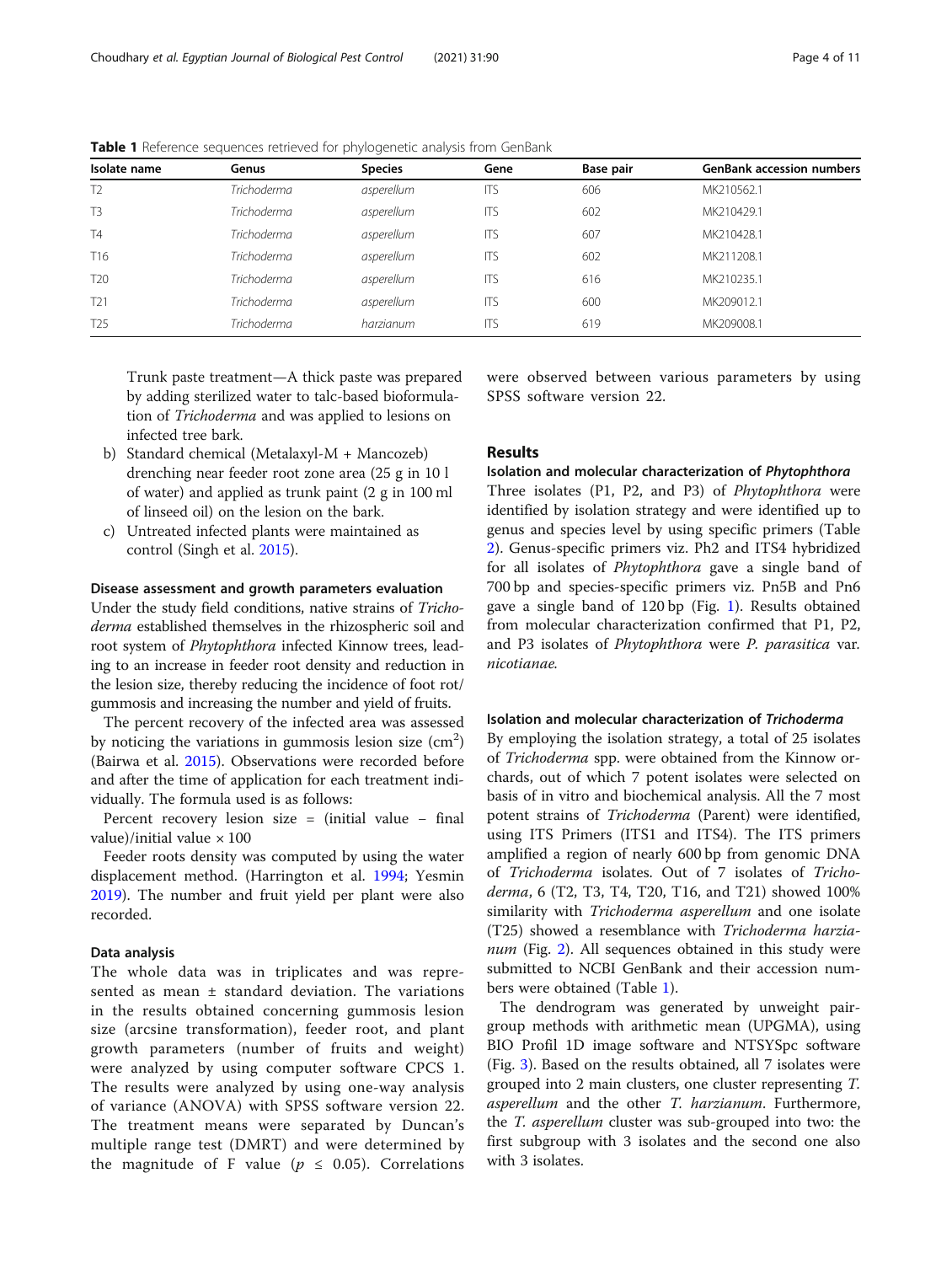| Primer name       | Sequence (5'-3')          | <b>Direction</b> | Fragment size (bp) | Specificity      |
|-------------------|---------------------------|------------------|--------------------|------------------|
| Ph <sub>2</sub>   | ATACTGTGGGGACGAAAGTC      | Forward          | 700                | At genus level   |
| ITS4              | TCCTCCGCTTATTGATATGC      | Reverse          |                    |                  |
| Pn <sub>5</sub> B | GAACAATGCAACTTATTGGACGTTT | Forward          | 120                | At species level |
| Pn <sub>6</sub>   | AACCGAAGCTGCCACCCTAC      | Reverse          |                    |                  |

<span id="page-4-0"></span>Table 2 Phytophthora genus and species specific primers sequence

## Effect of application of Trichoderma isolates on feeder roots density and gummosis lesion size of Kinnow mandarin under field conditions

For the maintenance of the feeder roots and lesion size recovery of foot rot/gummosis, 7 different isolates of Trichoderma (parent and mutant) and standard checks (Trichodema viride, T. harzianum, and Metalaxyl-M+ Mancozeb) were used in the experiment. With the establishment of abovementioned isolates of Trichoderma spp. in the root system of Kinnow plants over a period of 2 years, the treated plants showed significant improvement in feeder roots and lesion size recovery. In the treatment, T20 mutant showed the maximum volume of feeder roots  $(0.0236 \text{ cm}^3)$ , followed by the T16 mutant  $(0.0211 \text{ cm}^3)$  $(0.0211 \text{ cm}^3)$  $(0.0211 \text{ cm}^3)$  over the control  $(0.003 \text{ cm}^3)$  (Table 3). These results were also testified by using Duncan's test and found to be statistically significant at 5% level ( $p \leq$ 0.05). Maximum percent recovery of gummosis lesion size was noticed in treatment with T20 mutant (95.67%), followed by treatment withT16 (82.80 %) over the control (− 39.91%) (Table [4\)](#page-7-0).

## Effect of application of Trichoderma isolates on the number of fruits and yield under field conditions

Among all the isolates, the maximum number of fruits and weight of fruits per tree were noticed in the T20 mutant isolate (990.16), followed by the T16 mutant (931.17) as compared to the control (544.17) (Table [5](#page-8-0)). In the case of yield, a similar trend was recorded as above, i.e., maximum in T20 mutant (168.83 kg/plant), followed by T16 mutant (158.78 kg/plant) as compared to control (92.63 kg/plant). The same was testified using Duncan's test, and results were found to be statistically significant in both the number of fruits and yield of Kinnow per plant under field conditions.

## Correlation analysis

Pearson's coefficient of correlation was used to study the relationship between different parameters (Table [6](#page-8-0)). Correlation analysis in the study showed that feeder root density significantly ( $p \leq 0.05$ ) correlated with recovery of lesion size (0.9245). An increase in the number of fruits per plant was noticed with an increase in feeder root density (0.4462) and with an increase in recovery of lesion size (0.3261).

Similar trend was also observed in the weight of fruits per plant which showed a significant ( $p \leq 0.05$ ) correlation with feeder root density (0.8149), recovery of lesion size (0.7171), and number of fruits per plant (0.7082).

## Discussion

The results of the above study clearly showed that the biocontrol agents like T. asperellum and T. harzianum recovered from Kinnow rhizospheric soil reduced the incidence of foot rot/gummosis and improved plant growth parameters in Kinnow under field conditions.

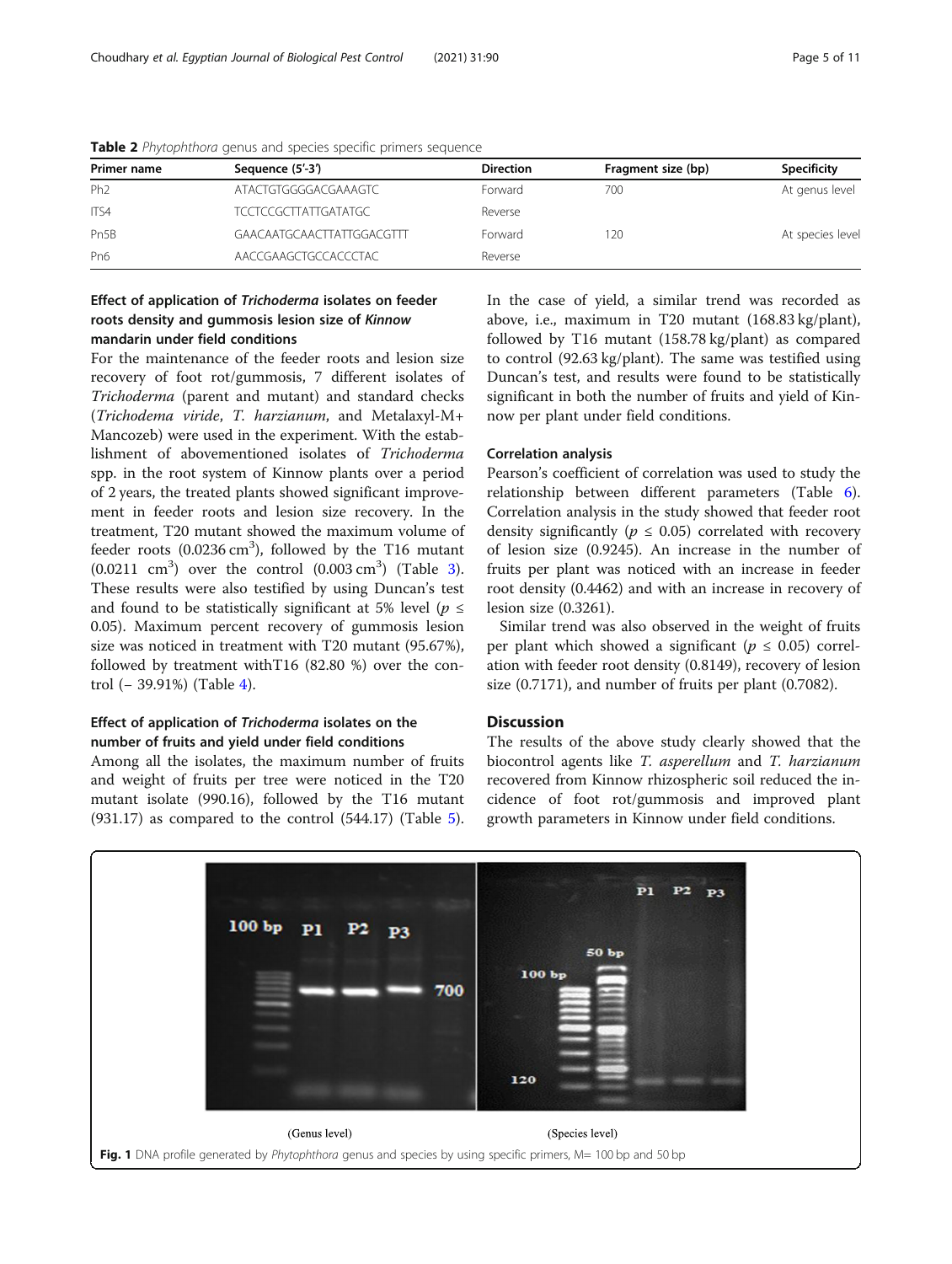Genus Trichoderma is used as biological control agent worldwide for the control of soil-borne pathogens, exhibits different modes of action such as growth regulation, competition by space and nutrients, decreases infection sites, and reduces the damage by pathogens that affect the development of the roots (Adnan et al. [2019\)](#page-9-0).

In the present study, Trichoderma species, such as T. asperellum and T. harzianum were identified based on molecular approaches and have been frequently isolated from the rhizosphere worldwide (Jang et al. [2018\)](#page-9-0). Molecular studies using the ITS region were able to classify each strain within the corresponding species. The results obtained with the studied isolation strategy proposed to agree with Baker and Cook's [\(1974\)](#page-9-0) hypothesis that the isolation of potential antagonists against a specific pathogen by searching healthy plants in sites favorable to the development of the pathogen could prove to be effective. More recently, Andrade-Hoyos et al. ([2020](#page-9-0)) isolated and molecularly characterized ten endophytic Trichoderma spp. strains against P. cinnamomi by use of internal transcribed spacer region and found minimum disease incidence in T. asperellum (T-AS2 and T-AS7) inoculated avocado seedlings. Ahmed [\(2015\)](#page-9-0) used

universal primers (ITS) for amplification of 18S rRNA gene fragment and identification of strain T. asperellum. Similarly, in the present study, ITS primers (ITS1&4) were used to identify the Trichoderma spp.

The native strain of Trichoderma significantly decreased foot root/gummosis caused by P. nicotianae var. parasitica in Kinnow trees. This was supported by increasing percentage recovery of lesion size and feeder root density observed after Trichoderma bioformulation treatments than the untreated control. Since, fruit yield is the function of total fruit number and fruit weight, therefore higher fruit yield under Trichoderma application may be attributed to increased feeder root density and reduced lesion size.

That is why native strains of Trichoderma could promote the use of biological control agents over chemical fungicides. The results obtained in this study are concordant by numerous works demonstrating the preventive effectiveness of native strains of Trichoderma spp. against different species of Phytophthora. Mohamed et al. [\(2020\)](#page-9-0) concluded that T. asperellum reduced the disease severity up to 10.7–26.5%, and up to 26.6–36.6% under greenhouse and field conditions, respectively, by suppression of the pathogen as well as induction of plant systemic resistance. Similarly, Sanchez et al. ([2019](#page-9-0)) found out that the regional strain of T. harzianum 1367 controlled the rot area caused by P. cactorum by 97%, with the lowest average lesion area  $(0.11 \text{ cm}^2)$ . Likewise, Promwee et al. ([2017](#page-9-0)) concluded that indigenous strains of T. harzianum isolated from rhizosphere soil of rubber trees controlled P. palmivora better than the commercial Trichoderma strain, which could be due to environmental adaptation of the indigenous strains. Iuliana et al. ([2017\)](#page-9-0) showed that the inoculation of the T. asperellum T36 significantly reduced the percentage of dead plant seedlings and can be used as a biological alternative to pesticides for the control of P. parasitica in pepper seedlings. Our observations were also coincident with the

<span id="page-5-0"></span>



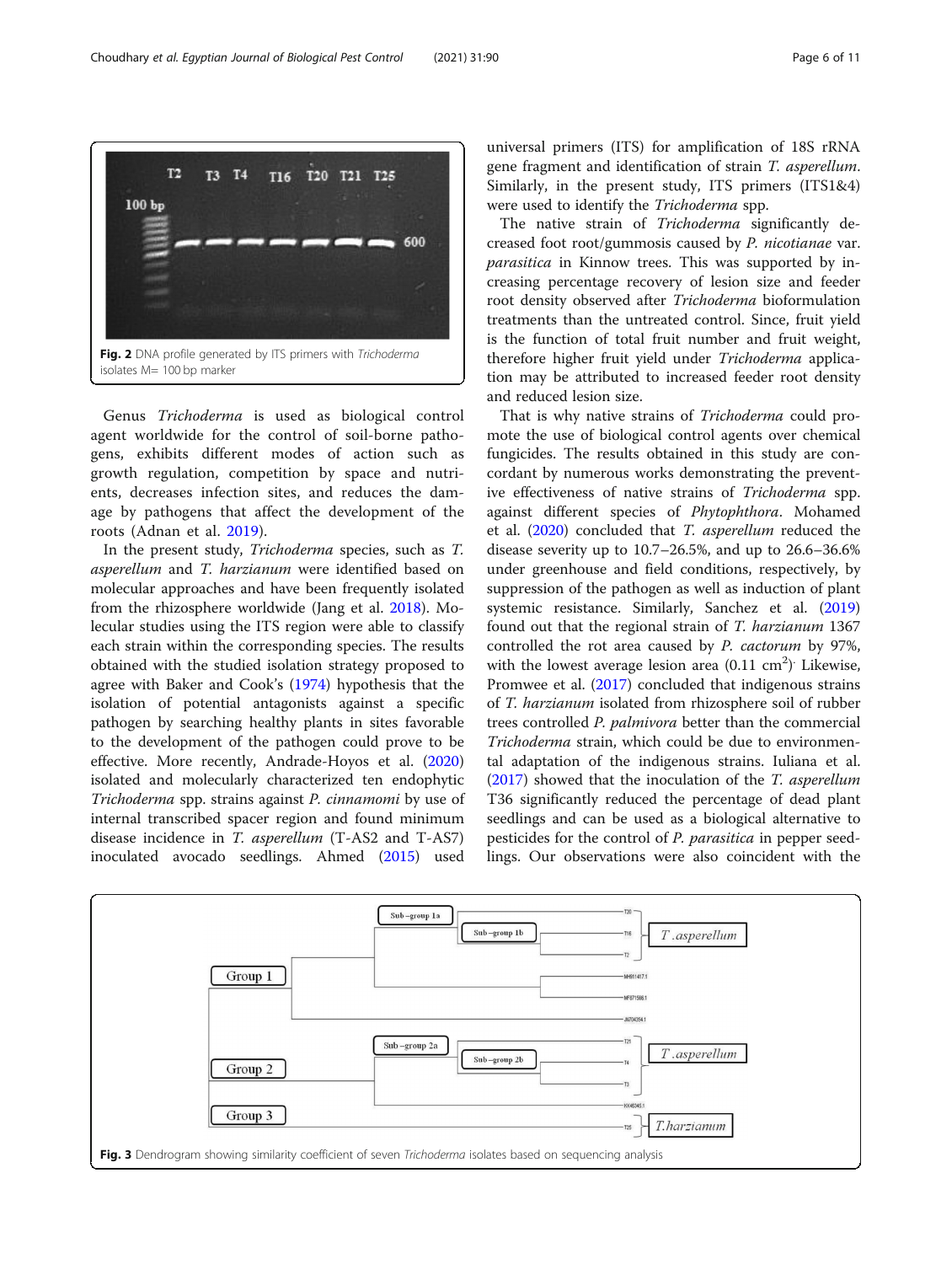<span id="page-6-0"></span>

| Isolates                                                                                                                                                                                                                                         | Feeder root density (cm <sup>3</sup> )         |                                                 |                                               |                                                |                                                 |                                                   |                                                                         |
|--------------------------------------------------------------------------------------------------------------------------------------------------------------------------------------------------------------------------------------------------|------------------------------------------------|-------------------------------------------------|-----------------------------------------------|------------------------------------------------|-------------------------------------------------|---------------------------------------------------|-------------------------------------------------------------------------|
|                                                                                                                                                                                                                                                  | February-July 2016<br>(mean ± SD) <sup>1</sup> | July-February<br>$(mean \pm SD)^T$<br>2016-2017 | $(mean \pm SD)^T$<br>Pooled mean<br>2016-2017 | February-July 2017<br>(mean ± SD) <sup>1</sup> | February-July<br>$(mean \pm SD)^T$<br>2017-2018 | Pooled mean 2017-2018<br>(mean ± SD) <sup>1</sup> | (Februray 2016 to July 2018)<br>(mean ± SD) <sup>1</sup><br>Pooled mean |
| T <sub>2</sub> Parent                                                                                                                                                                                                                            | $0.0064 \pm 0.0007^h$                          | $0.0083 + 0.0008hi$                             | $0.0073 \pm 0.00129h$                         | 0.0109±0.0026 <sup>1</sup>                     | $0.0156 \pm 0.0007$ <sup>h</sup>                | $0.0132 + 0.0031hi$                               | $0.0103 + 0.0040$ <sup>defg</sup>                                       |
| T2 Mutant                                                                                                                                                                                                                                        | $0.0077 + 0.00069$                             | 0.0104±0.00089                                  | $0.00900000016^{fgh}$                         | $0.0167 + 0.0002$ <sup>f</sup>                 | $0.0222 \pm 0.0023$ <sup>ef</sup>               | $0.0195 + 0.0033$ ef                              | $0.0143 \pm 0.0065$ <sub>bcdef</sub>                                    |
| <b>T3 Parent</b>                                                                                                                                                                                                                                 | $0.0068 + 0.00119h$                            | $0.0089 + 0.0005h$                              | $0.0079 + 0.0014e^{fgh}$                      | $0.0128 + 0.0003h$                             | $0.0163 + 0.0019$ <sup>cdef</sup>               | $0.0145 \pm 0.0023$ <sup>h</sup>                  | $0.0112 \pm 0.0042$ cdef                                                |
| T3 Mutant                                                                                                                                                                                                                                        | $0.0080 + 0.00089$                             | $0.0126 + 0.0007$ <sup>e</sup>                  | $0.0103 + 0.0026$ <sup>def</sup>              | $0.0170 + 0.0007$                              | $0.0234 + 0.0025$ <sup>f</sup>                  | $0.0202 + 0.0038$ def                             | $0.0152 \pm 0.0065$ bcdef                                               |
| T4 Parent                                                                                                                                                                                                                                        | $0.0117 + 0.0008$ <sup>de</sup>                | $0.0112 \pm 0.0007^{f}$ <sup>9</sup>            | $0.0114 + 0.0007$ <sup>cde</sup>              | 0.0156±0.0007 <sup>fg</sup>                    | $0.0214 \pm 0.0005^{bcd}$                       | $0.0185 + 0.0032^{f9}$                            | $0.0150 \pm 0.0047$ bcdef                                               |
| T4 Mutant                                                                                                                                                                                                                                        | 0.0139±0.004°                                  | $0.0167 + 0.0005$                               | 0.0153±0.0016 <sup>b</sup>                    | $0.0218 + 0.0011$ <sup>bc</sup>                | $0.0256 \pm 0.0007$ <sup>def</sup>              | $0.0237 + 0.0022$ bc                              | 0.0195±0.0052 abc                                                       |
| T16 Parent                                                                                                                                                                                                                                       | $0.0106 \pm 0.0005$ <sup>ef</sup>              | $0.0118 + 0.0009$ ef                            | $0.0112 \pm 0.0009$ <sup>cde</sup>            | $0.0176 \pm 0.0012$ <sup>ef</sup>              | $0.0231 \pm 0.0022$ <sup>def</sup>              | $0.0203 + 0.0034$ def                             | $0.0158 + 0.0057$ <sup>abcde</sup>                                      |
| T16 Mutant                                                                                                                                                                                                                                       | $0.0151 \pm 0.0011^{b}$                        | $0.0184 + 0.0004b$                              | 0.0168±0.0019 ab                              | 0.0236±0.0021 <sup>b</sup>                     | $0.0273 \pm 0.0013^{b}$                         | $0.0254 + 0.0026$                                 | $0.0211 \pm 0.0054$ <sup>ab</sup>                                       |
| T <sub>20</sub> Parent                                                                                                                                                                                                                           | $0.0113 \pm 0.0012$ <sup>def</sup>             | $0.0126 + 0.0000$ <sup>e</sup>                  | 0.0120±0.0010 <sup>cd</sup>                   | $0.0205 + 0.0003cd$                            | $0.0257 + 0.0003$ <sub>bc</sub>                 | $0.0231 + 0.0029$ bcd                             | $0.0175 \pm 0.0068$ <sup>abcd</sup>                                     |
| T20 Mutant                                                                                                                                                                                                                                       | 0.0164±0.0003ª                                 | $0.0204 + 0.0002a$                              | 0.0184±0.0022 <sup>ª</sup>                    | $0.0275 \pm 0.0004$ <sup>a</sup>               | 0.0299±0.0006 <sup>ª</sup>                      | $0.0287 + 0.0014$ <sup>a</sup>                    | $0.0236 \pm 0.0062$ <sup>a</sup>                                        |
| T21 Parent                                                                                                                                                                                                                                       | $0.0056 \pm 0.0003^{11}$                       | $0.0073 + 0.0004^{1}$                           | $0.0065 \pm 0.0010$ <sup>hi</sup>             | $0.0090 \pm 0.0002^{jk}$                       | $0.0122 \pm 0.0003$                             | $0.0106 + 0.0018$ <sup>1j</sup>                   | $0.0085 \pm 0.0028^{eff9}$                                              |
| T21 Mutant                                                                                                                                                                                                                                       | $0.0063 \pm 0.0002^{h}$                        | $0.0084 + 0.0005h$                              | $0.0073 + 0.0012^{fgh}$                       | 0.0144±0.00049h                                | $0.0173 + 0.00089h$                             | 0.0159±0.00179h                                   | $0.0116 \pm 0.0051$ cdef                                                |
| T25 Parent                                                                                                                                                                                                                                       | $0.0078 + 0.00079$                             | $0.0116 \pm 0.0004$ ef                          | 0.0097±0.0021 <sup>efg</sup>                  | $0.0137 + 0.0010^{de}$                         | 0.0183±0.0030 <sup>9</sup>                      | $0.0160 + 0.0032gh$                               | $0.0128 + 0.0044$ <sup>cdef</sup>                                       |
| T25 Mutant                                                                                                                                                                                                                                       | $0.0102 \pm 0.0005$                            | $0.0144 \pm 0.004$ <sup>d</sup>                 | 0.0123±0.0023                                 | 0.0192±0.00179h                                | $0.0247 + 0.0009$ <sup>cde</sup>                | $0.0220 + 0.0032$ cde                             | $0.0171 \pm 0.0062$ <sup>abcd</sup>                                     |
| T.viride*                                                                                                                                                                                                                                        | 0.0120±0.0004d                                 | $0.0115 \pm 0.0006$ <sup>ef</sup>               | 0.0118±0.0005 <sup>cd</sup>                   | $0.0135 \pm 0.00149^{h}$                       | 0.0162±0.00079h                                 | $0.0149 + 0.0018h$                                | $0.0133 \pm 0.0021$ bcdef                                               |
| T.harzianum*                                                                                                                                                                                                                                     | $0.0050 \pm 0.0000j$                           | $0.0063 + 0.0007$                               | $0.0057 + 0.0008$                             | $0.0079 + 0.0001$ <sup>k</sup>                 | 0.0099±0.0003                                   | $0.0089 + 0.0011j$                                | $0.0073 + 0.0021^{fg}$                                                  |
| Metalaxyl-M+Mancozeb*                                                                                                                                                                                                                            | $0.0146 + 0.008$ bc                            | $0.0163 + 0.0012^c$                             | 0.0155±0.0013 <sup>b</sup>                    | 0.0198±0.0012 <sup>cd</sup>                    | $0.0229 + 0.0004$ <sup>ef</sup>                 | $0.0214 \pm 0.0019$ cdef                          | $0.0184 \pm 0.0037$ <sup>abcd</sup>                                     |
| Control                                                                                                                                                                                                                                          | 0.0047±0.0008j                                 | $0.0043 + 0.0007$ <sup>*</sup>                  | 0.0045±0.0007                                 | $0.0026 \pm 0.0004$ <sup>m</sup>               | 0.0017±0.004 <sup>k</sup>                       | $0.0021 \pm 0.0006$ <sup>k</sup>                  | $0.0033 + 0.00149$                                                      |
| $CD (p \le 0.05)$                                                                                                                                                                                                                                | 0.001                                          | 0.001                                           | 0.001                                         | 0.002                                          | 0.002                                           | 0.002                                             | 0.003                                                                   |
| Mean ± SD (standard deviation); values labeled with different letters are significantly different from the control level by Duncan test at 95.0% confidence<br>T2, T3, T4, T16, T20 and T21 = T. asperllum, T25 = T. harzianum<br>Standard check |                                                |                                                 |                                               |                                                |                                                 |                                                   |                                                                         |
|                                                                                                                                                                                                                                                  |                                                |                                                 |                                               |                                                |                                                 |                                                   |                                                                         |

Table 3 Effect of application of Trichoderma isolates on feeder root density of Kinnow mandarin under field conditions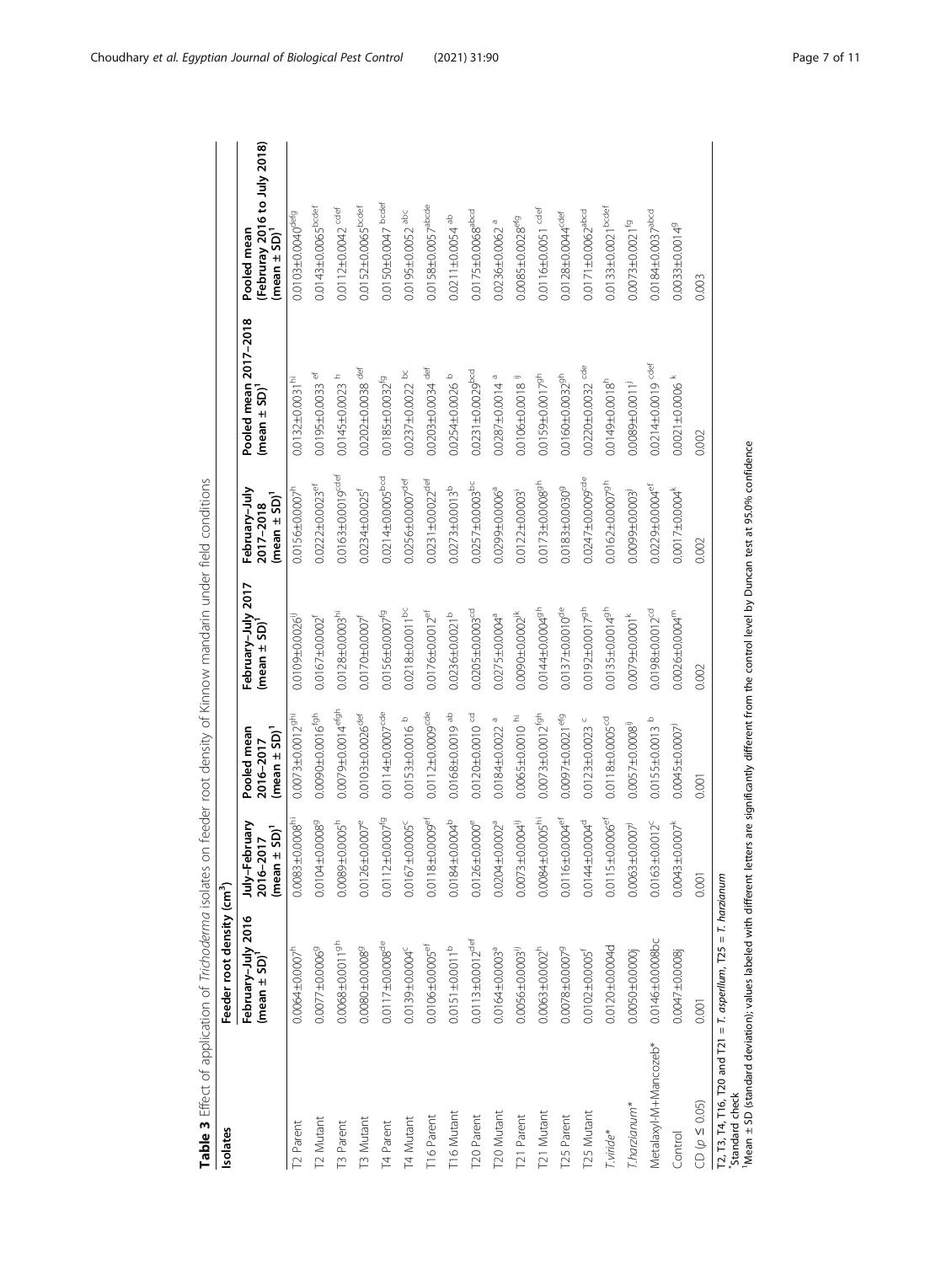| Isolates              | Recovery of lesion size (%) |                   |                               |
|-----------------------|-----------------------------|-------------------|-------------------------------|
|                       | 2016-2017                   | 2017-2018         | <b>Total percent recovery</b> |
| T <sub>2</sub> Parent | 17.82 (24.94)               | 26.46 (30.27)     | 44.28 (41.60)                 |
| T2 Mutant             | 24.83 (29.30)               | 27.17 (31.35)     | 52.00 (46.11)                 |
| T3 Parent             | 18.07 (24.46)               | 27.30 (31.23)     | 45.37 (42.31)                 |
| T3 Mutant             | 25.84 (29.70)               | 30.13 (33.08)     | 55.97 (48.63)                 |
| T4 Parent             | 25.24 (30.10)               | 30.41 (33.25)     | 55.65 (48.30)                 |
| T4 Mutant             | 30.97 (33.76)               | 40.29 (39.30)     | 71.26 (57.75)                 |
| T16 Parent            | 31.45 (34.04)               | 34.36 (35.70)     | 65.82 (54.28)                 |
| T16 Mutant            | 36.71 37.21                 | 46.10 (42.67)     | 82.80 (68.44)                 |
| T20 Parent            | 36.18 (36.95)               | 43.51 (41.21)     | 79.69 (63.37)                 |
| T20 Mutant            | 44.45 (41.79)               | 51.38 (45.77)     | 95.67 (75.81)                 |
| T21 Parent            | 18.16 (23.62)               | 21.63 (27.46)     | 39.79 (38.87)                 |
| T21 Mutant            | 24.07 (28.73)               | 26.71 (31.35)     | 50.79 (45.43)                 |
| T25 Parent            | 20.77 (26.93)               | 27.97 (31.84)     | 48.74 (44.26)                 |
| T25 Mutant            | 26.87 (31.01)               | 32.85 (34.74)     | 59.71 (50.68)                 |
| $T.\mathsf{viride}^*$ | 27.29 (41.47)               | 29.31 (31.98)     | 56.60 (48.86)                 |
| T.harzianum*          | 17.98 (25.07)               | 20.07 (26.59)     | 38.05 (38.04)                 |
| Metalaxyl-M+Mancozeb* | 35.44 (36.43)               | 37.35 (37.63)     | 72.80 (58.78)                 |
| Control               | $(-)16.50(23.64)$           | $(-)23.41(23.40)$ | $(-)39.91(39.11)$             |
| $CD (p \le 0.05)$     | 10.29                       | 8.90              | 11.66                         |

<span id="page-7-0"></span>Table 4 Relative efficacy of Trichoderma parent and mutant isolates on percent recovery of lesion size

T2, T3, T4, T16, T20 and T21 = T. asperellum, T25 = T. harzianum

Standard checks

Figures in parenthesis is arc sine transformation

research of Singh et al. [\(2015\)](#page-10-0) where the soil application of T. harzianum along with Bordeaux paste and copper oxychloride (0.3%) spray improved percent recovery of gummosis lesion (54.70), fruit yield (58.5 kg/plant) and canopy volume  $(16.9 \text{ m}^3)$ . The work of Melo et al.  $(2015)$  $(2015)$  $(2015)$ also supported that Trichoderma spp. isolates exhibited potential for use as biological control agents, both in vitro (by the production of antimicrobial compounds) and in the alfalfa seedling bioassay against P. nicotianae by affecting the production of sporangia and mycelia. Bairwa et al. ([2015](#page-9-0)) also concluded that bioagents based treatment of stem painting with Bordeaux paste, followed by application of Trichoderma + Pseudomonas fluorescens with the carrier material FYM, significantly recovered lesion size (22.82%), reduced feeder root rot index (24.39%), increased fruit yield (212.84 kg/tree) and the number of fruits (1084 fruits/tree). Gade and Koche ([2012](#page-9-0)) used the combination of Metalaxyl, Neem cake, Fosetyl-Al, Trichoderma spp., and P. fluorescens. They recorded a significant level of inhibition in population density, the intensity of root rot, and gummosis in Nagpur mandarin.

The capacity of isolates of Trichoderma sp. to promote growth in plants has been well documented (Sanchez et al. [2019](#page-9-0)). In the present experiment, significant differences were observed from the control without antagonist in the number of fruits and yield, the biggest difference being from T. asperellum T20 Mutant. This result would indicate that the effects of Trichoderma on the growth and vigor of the trees depend on the native rhizospheric Trichoderma isolates used and not on the species. Sukhada et al. [\(2011\)](#page-10-0) proved that plants pre-inoculated with G. mosseae  $+$  T. harzianum, provided the best results when infected with P. parasitica var. nicotianae, with increased plant height, girth, and yield and also reduced disease severity over control without an antagonist. The work of Kean et al. [\(2010](#page-9-0)) also supported that Chaetomium and Trichoderma gave significantly disease control equal to the chemical fungicide (metalaxyl) when compared to the control.

The above facts depict that with the use of bioformulation of T20 mutant (T. asperellum) in Kinnow mandarin orchard, the disease could be managed effectively under field conditions. It led to an increase in the feeder root density that enhanced the recovery of lesion size and resulted in the highest fruit yield among various treatments.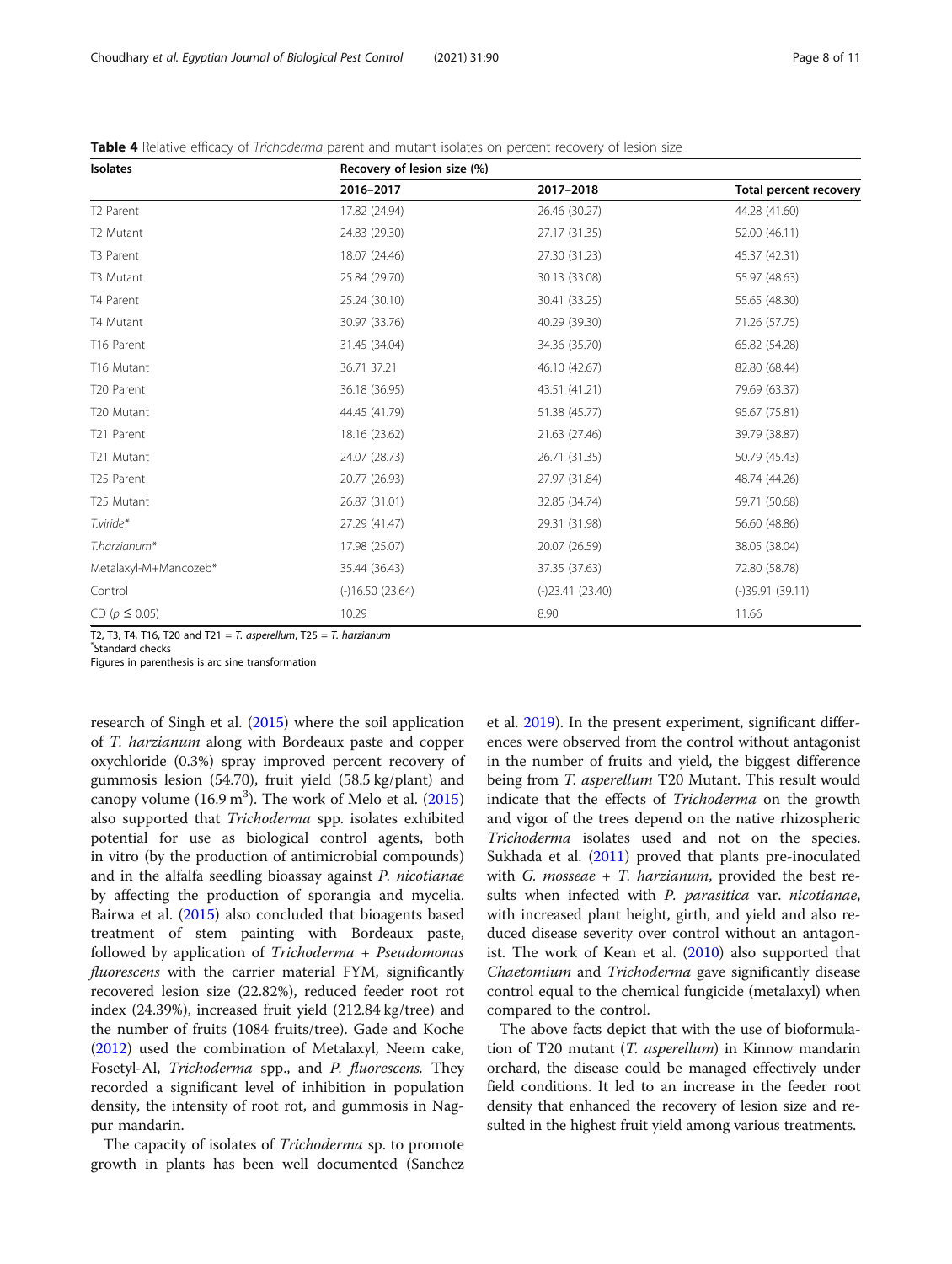| Isolates              | Number of fruits per plant                |                                           |                                             | Weight of fruits per plant (kg)           |                                           |                                             |
|-----------------------|-------------------------------------------|-------------------------------------------|---------------------------------------------|-------------------------------------------|-------------------------------------------|---------------------------------------------|
|                       | 2016-2017<br>(mean $\pm$ SD) <sup>1</sup> | 2017-2018<br>(mean $\pm$ SD) <sup>1</sup> | Pooled mean<br>(mean $\pm$ SD) <sup>1</sup> | 2016-2017<br>(mean $\pm$ SD) <sup>1</sup> | 2017-2018<br>(mean $\pm$ SD) <sup>1</sup> | Pooled mean<br>(mean $\pm$ SD) <sup>1</sup> |
| T <sub>2</sub> Parent | 787.67±2.52 <sup>9</sup>                  | 796.67±5.77 <sup>h</sup>                  | 792.17±6.34 <sup>9</sup>                    | 130.75±0.42 <sup>9</sup>                  | $139.42 \pm 1.01^h$                       | 135.08±4.80 <sup>fgh</sup>                  |
| T <sub>2</sub> Mutant | 826.67±5.28 <sup>e</sup>                  | 840.00±10.00 <sup>f</sup>                 | 833.33±13.66 <sup>ef</sup>                  | 137.23±2.54 <sup>e</sup>                  | 147.00±1.75 <sup>f</sup>                  | $142.11 \pm 5.70^{\text{def}}$              |
| T3 Parent             | 808.67±3.21 <sup>f</sup>                  | 810.00±10.00gh                            | 809.33±6.68 <sup>gf</sup>                   | $134.24 \pm 0.53$ <sup>t</sup>            | 141.75±1.75 <sup>gh</sup>                 | 137.99±4.27 <sup>efg</sup>                  |
| T3 Mutant             | 853.33±5.77 <sup>d</sup>                  | 856.67±11.55 <sup>e</sup>                 | 855.00±8.37 <sup>de</sup>                   | 141.65±0.96 <sup>d</sup>                  | $149.92 \pm 2.02^e$                       | 145.79±4.74 <sup>cde</sup>                  |
| T4 Parent             | $812.33 \pm 2.52$ <sup>f</sup>            | 816.67±11.55 <sup>9</sup>                 | 814.50±7.84 <sup>fg</sup>                   | 134.85±0.42 <sup>†</sup>                  | 142.92±2.02 <sup>9</sup>                  | 138.88±4.61 <sup>efg</sup>                  |
| T4 Mutant             | 884.33±5.77 <sup>c</sup>                  | 890.00±10.00 <sup>cd</sup>                | 887.17±7.94 <sup>c</sup>                    | 146.80±0.96 <sup>c</sup>                  | 155.75±1.75 <sup>cd</sup>                 | 151.27±5.06 <sup>c</sup>                    |
| T16 Parent            | 850.00±10.00 <sup>d</sup>                 | $858.33 \pm 2.89^e$                       | 854.17±8.01 <sup>de</sup>                   | $141.10 \pm 1.66^d$                       | $150.21 \pm 0.51^e$                       | $145.65 \pm 5.11^{\text{cde}}$              |
| T16 Mutant            | $926.67 \pm 2.89^b$                       | 935.67±4.04 <sup>b</sup>                  | 931.17±5.85 <sup>b</sup>                    | 153.83±0.48 <sup>b</sup>                  | 163.74±0.71 <sup>b</sup>                  | 158.78±5.46 <sup>b</sup>                    |
| T20 Parent            | 882.00±7.21 <sup>c</sup>                  | 885.00±8.66cd                             | 883.50±7.31 <sup>c</sup>                    | $146.41 \pm 1.20^c$                       | 154.88±1.52 <sup>cd</sup>                 | $150.64 \pm 4.79^c$                         |
| T20 Mutant            | 988.67±2.31 <sup>a</sup>                  | 991.67±2.89 <sup>a</sup>                  | 990.17±2.86 <sup>a</sup>                    | 164.12±0.38 <sup>a</sup>                  | 173.54±0.51 <sup>a</sup>                  | $168.83 \pm 5.18^a$                         |
| T21 Parent            | 750.00±10.00h                             | 765.67±5.13 <sup>i</sup>                  | 757.83±11.14h                               | $124.50\pm1.66^h$                         | 133.99±0.90'                              | $138.55 \pm 5.33^h$                         |
| T21 Mutant            | 805.00±18.03 <sup>f</sup>                 | 820.00±10.009                             | 812.50±15.41 <sup>fg</sup>                  | $133.63 \pm 2.99$ <sup>t</sup>            | 143.50±1.75 <sup>9</sup>                  | 149.25±5.83 <sup>efg</sup>                  |
| T25 Parent            | $808.67 \pm 3.21$ <sup>t</sup>            | 816.33±10.97 <sup>9</sup>                 | 812.50±8.36 <sup>fg</sup>                   | $134.24 \pm 0.53$ <sup>t</sup>            | 142.86±1.92 <sup>9</sup>                  | 129.25±4.89 <sup>efg</sup>                  |
| T25 Mutant            | 874.00±5.29 <sup>c</sup>                  | $876.67 \pm 5.77$ <sup>d</sup>            | 875.33±5.16 <sup>cd</sup>                   | 145.08±0.88 <sup>c</sup>                  | $153.42 \pm 1.01$ <sup>d</sup>            | 138.57±4.64 <sup>cd</sup>                   |
| T.viride*             | 881.67±2.89 <sup>c</sup>                  | 895.00±5.00 <sup>c</sup>                  | 888.33±8.16 <sup>c</sup>                    | 146.36±0.48 <sup>c</sup>                  | 156.63±0.88 <sup>c</sup>                  | 151.49±5.66 <sup>c</sup>                    |
| T.harzianum*          | 763.33±15.28h                             | 773.33±5.77i                              | 768.33±11.69h                               | $126.71 \pm 2.54$ <sup>h</sup>            | $135.33 \pm 1.01$ <sup>i</sup>            | 131.02±5.03 <sup>gh</sup>                   |
| Metalaxyl M+Mancozeb* | 760.33±4.51 <sup>h</sup>                  | 883.33±15.28 <sup>cd</sup>                | 821.83±68.12 <sup>f</sup>                   | $126.22 \pm 0.75$ <sup>h</sup>            | 154.58±2.67 <sup>cd</sup>                 | 140.40±15.64 <sup>ef</sup>                  |
| Control               | 578.33±11.50                              | 510.00±10.00                              | 544.17±38.65                                | $96.00 \pm 1.91$ <sup>i</sup>             | $89.25 \pm 1.75$                          | $92.63 \pm 4.05$                            |
| CD ( $p \le 0.05$ )   | 13.98                                     | 14.26                                     | 23.06                                       | 2.32                                      | 2.55                                      | 4.25                                        |

<span id="page-8-0"></span>Table 5 Effect of application of Trichoderma isolates on number of fruits and yield under field conditions

T2, T3, T4, T16, T20 and T21 = T. asperllum, T25 = T. harzianum

Standard Check

<sup>1</sup>Mean ± SD (standard deviation); values labeled with different letters are significantly different from the control level by Duncan test at 95.0% confidence

| <b>Parameters</b>                  | Feeder root density<br>$\textsf{(cm}^3\textsf{)}$ | Recovery of lesion size<br>(%) | Number of fruits per<br>plant | Weight of fruits per plant<br>(kq) |
|------------------------------------|---------------------------------------------------|--------------------------------|-------------------------------|------------------------------------|
| Feeder root density ( $cm3$ )      |                                                   |                                |                               |                                    |
| Recovery of lesion size (%)        | 0.9245                                            |                                |                               |                                    |
| Number of fruits per plant         | 0.4462                                            | 0.3261                         |                               |                                    |
| Weight of fruits per plant<br>(kq) | 0.8149                                            | 0.7171                         | 0.7082                        |                                    |

Significant at  $P \leq 0.05$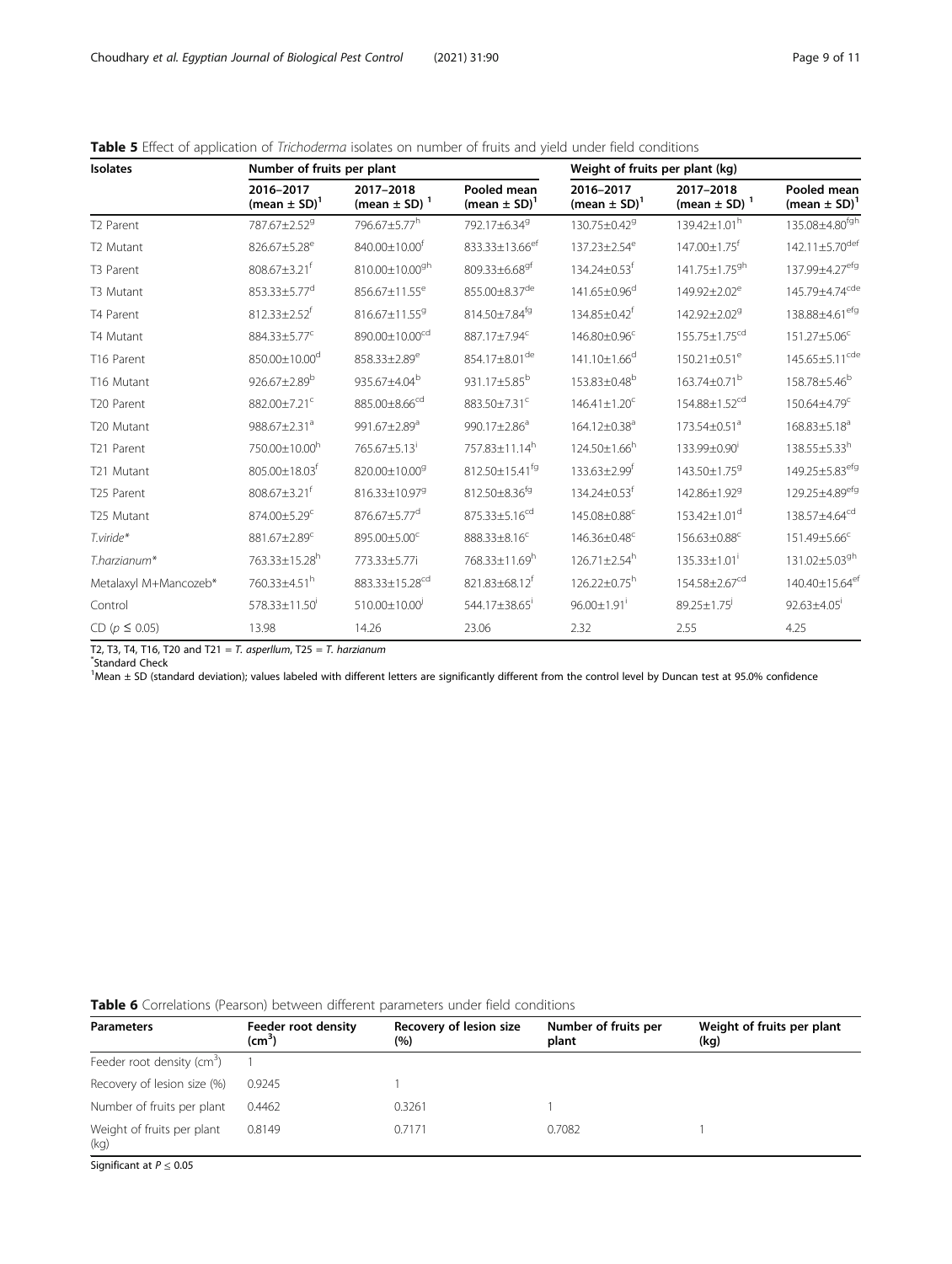## <span id="page-9-0"></span>Conclusion

The outcome of the present study strengthens the ecofriendly approach of using the talc-based bioformulation of T20 Trichoderma asperellum, as soil application and trunk paste for management of foot rot/gummosis of citrus. By this approach, the use of Metalaxyl-M + Mancozeb can be avoided or reduced, thus reducing the chances of the development of resistant strains and nontarget inhibition of beneficial microflora.

#### **Abbreviations**

CMA: Corn meal agar; CM: Corn meal; PARPH: Pimaricin, ampicillin, rifampicin pentachloronitrobenzene, and hymexazol; CTAB: Cetyl trimethyl ammonium bromide; TBE: Tris borate EDTA; TSM: Trichoderma selected media; PDA: Potato dextrose agar; PDB: Potato dextrose broth; ITS: Internal transcribed spacer; BLAST: Basic Local Alignment Search Tool; CMC: Carboxy methylcellulose; DMSO: Dimethyl sulfoxide

#### Acknowledgements

Head of the Department of Plant Pathology, PAU, Ludhiana is duly acknowledged for providing financial assistance. All laboratories and field staff are also acknowledged for their support during the research.

#### Authors' contributions

The study was designed by all authors. AKC performed the molecular analysis. Interpretation of the data, manuscript writing, and reference settings were done by the first author AKC. Errors and grammatical mistakes in the manuscript were removed and edited by all authors (AKC, NS, and DS). Then, the final manuscript was read and approved by all authors. Author on reasonable request.

#### Funding

There are no funding sources for this manuscript.

#### Availability of data and materials

The datasets used and/or analyzed during the current study are available from the corresponding

## **Declarations**

#### Ethics approval and consent to participate

This article does not contain any studies with human participants or animals.

#### Consent for publication

Not applicable.

#### Competing interests

The authors declare that they have no competing interests.

#### Author details

<sup>1</sup> Farm Advisory Services Center, Abohar, Punjab 152116, India. <sup>2</sup> Punjab Agricultural University, Ludhiana, Punjab 141004, India. <sup>3</sup>Department of Plant Pathology, Punjab Agricultural University, Ludhiana, Punjab 141 004, India.

## Received: 11 February 2021 Accepted: 30 May 2021 Published online: 08 June 2021

#### References

- Adnan M, Islam W, Shabbir A, Khan KA, Ghramh HA, Huang Z, Chen HY, Lu GD (2019) Plant defense against fungal pathogens by antagonistic fungi with Trichoderma in focus. Microb Pathog 129:7–18. [https://doi.org/10.1016/j.](https://doi.org/10.1016/j.micpath.2019.01.042) [micpath.2019.01.042](https://doi.org/10.1016/j.micpath.2019.01.042)
- Ahmed (2015) Management of sheath blight of rice using native strains of biocontrol agents and cloning of the antifungal gene. Ph.D. dissertation, Punjab Agricultural University, Ludhiana, p 68
- Andrade-Hoyos P, Silva-Rojas HV, Romero-Arenas O (2020) Endophytic Trichoderma Species Isolated from Persea americana and Cinnamomum verum Roots Reduce Symptoms Caused by Phytophthora cinnamomi in Avocado. Plants 9(9):1–17
- Anonymous (2019) Statistical Abstract of Punjab Economic Advisor to Government of India, Chandigarh.
- Aulakh SK, Singh N, Raina S, Choudhary AK, Buttar DS (2017) Shelf life study of the talc based bioformulation of the Trichoderma asperellum and Pseudomonas fluorescens, bioagents of plant pathogens. Pl Dis Res 32(2):182–185
- Bairwa SR, Srivastava AK, Kumar P, Meena RS, Koli CR (2015) Developing strategies for integrated management of Phytophthora root rot and gummosis in Kinnow mandarin (Citrus reticulata). Indian Phytopathol 68(1):101–105
- Baker KF, Cook RJ (1974) Biological Control of Plant Pathogens. Freeman, San Francisco, p 442
- Doyle JJ, Doyle JL (1990) Isolation of plant DNA from fresh tissue. Focus 12(1):13–15 Druzhinina IS, Kopchinskiy AG, Komon-Zelazowska M, Bissett J, Szakacs G, Kubicek
- CP (2005) An oligonucleotide barcode for species identification in Trichoderma and Hypocrea. Fungal Genet Biol 42(10):813–828. [https://doi.](https://doi.org/10.1016/j.fgb.2005.06.007) [org/10.1016/j.fgb.2005.06.007](https://doi.org/10.1016/j.fgb.2005.06.007)
- Elad Y, Chet I, HenisY (1981) A selective medium for improving quantitative isolation of Trichoderma spp. from soil. Phytoparasitica 9(1):59–67. [https://doi.](https://doi.org/10.1007/BF03158330) [org/10.1007/BF03158330](https://doi.org/10.1007/BF03158330)
- El-Sharkawya HHA, Rashadb YM, Ibrahimc AS (2018) Biocontrol of stem rust disease of wheat using arbuscular mycorrhizal fungi and Trichoderma spp. Physiol Mol Plant Pathol 103:84–91. <https://doi.org/10.1016/j.pmpp.2018.05.002>
- Gade RM, Koche MD (2012) Integrated disease management for root rot and gummosis in Nagpur mandarin. Indian Phytopathol 65(3):272–275
- Gade RM, Lad RS (2018) Biological Management of Major Citrus Diseases in Central India–A Review. Int J Curr Microbiol App Sci 6:296–308
- Grimm GR, Alexander AF (1973) Citrus leaf pieces as traps for Phytophthora parasitica from soil slurries. Phytopathol 63:540–541
- Harrington JT, Mexal JG, Fisher JT (1994) Volume Displacement Provides a Quick and Accurate Way To Quantify New Root Production. Tree Planters Notes 45:121–124
- Hassan MM, El-Awady MA (2011) Isolation and molecular characterization of some Trichoderma spp. with high cellulase enzyme activities. Arab J Biotechnol 14(2):155–166
- Hermosa MR, Grondona I, Iturriaga EA, Diaz-Minguez JM, Castro C, Monte E, Garcia-Acha I (2000) Molecular characterization and identification of biocontrol isolates of Trichoderma spp. Appl Environ Microbiol 66(5):1890– 1898. <https://doi.org/10.1128/AEM.66.5.1890-1898.2000>
- Ippolito A, Schena L, Nigro F (2002) Detection of Phytophthora nicotianae and P. citrophthora in citrus roots and soils by nested PCR. Eur J Plant Pathol 108(8): 855–868. <https://doi.org/10.1023/A:1021208106857>
- Iuliana R, Florin O, Ana BLST, Mariana C, Diana CA, Mihaela B, Melania LA, Gelu V, Tatiana ES, Luiza J (2017) Evaluation of Trichoderma spp. as a biocontrol agent against Phytophthora parasitica. Scientific Bulletin. Series F Biotechnol 21:179–182
- Jang S, Kwon SL, Lee H, Jang Y, Park MS, Lim YW, Kim C, Kim JJ (2018) New report of three unrecorded species in Trichoderma harzianum species complex in Korea. Mycobiology 46(3):177–184. [https://doi.org/10.1080/122](https://doi.org/10.1080/12298093.2018.1497792) [98093.2018.1497792](https://doi.org/10.1080/12298093.2018.1497792)
- Kean S, Soytong K, To-anun C (2010) Application of biological fungicides to control citrus root rot under field condition in Cambodia. Int J Agric Sci Technol 6(2):219–230
- Melo JF, Martins EDS, Kupper KC (2015) Production of antifungal compounds by Trichoderma spp. to control Phytophthora nicotianae, causal agent of gummosis on citrus. Citrus R&T 36(2):37–48
- Mohamed BFF, Sallam NMA, Alamri SAM, Abo-Elyousr KAM, Mostafa YS, Hashem M (2020) Approving the biocontrol method of potato wilt caused by Ralstonia solanacearum (Smith) using Enterobacter cloacae PS14 and Trichoderma asperellum T34. Egypt J Biol Pest Cont 30:1–13
- Mukherjee PK, Horwitz BA, Herrera-Estrella A, Schmoll M, Kenerley CM (2013) Trichoderma research in the genome era. Annu Rev Phytopathol 51(1):105– 129. <https://doi.org/10.1146/annurev-phyto-082712-102353>
- Naqvi S (2003) Phytophthora disease of citrus and management strategies. Annu Rev Phytopathol 2:239–270
- Promwee A, Yenjit P, Issarakraisila M, Intana W, Chamswarng C (2017) Efficacy of indigenous Trichoderma harzianum in controlling Phytophthora leaf fall (Phytophthora palmivora) in Thai rubber trees. J Plant Dis Prot 124(1):41–50. <https://doi.org/10.1007/s41348-016-0051-y>
- Sallam NMA, Sallam A, Eraky A (2019) Effect of Trichoderma spp. on fusarium wilt disease of tomato. Mol Biol Rep 46(4):44–63
- Sanchez AD, Ousset MJ, Sosa MC (2019) Biological control of Phytophthora collar rot of pear using regional Trichoderma strains with multiple mechanisms. Biol Control 135(8):124–134. <https://doi.org/10.1016/j.biocontrol.2019.05.012>